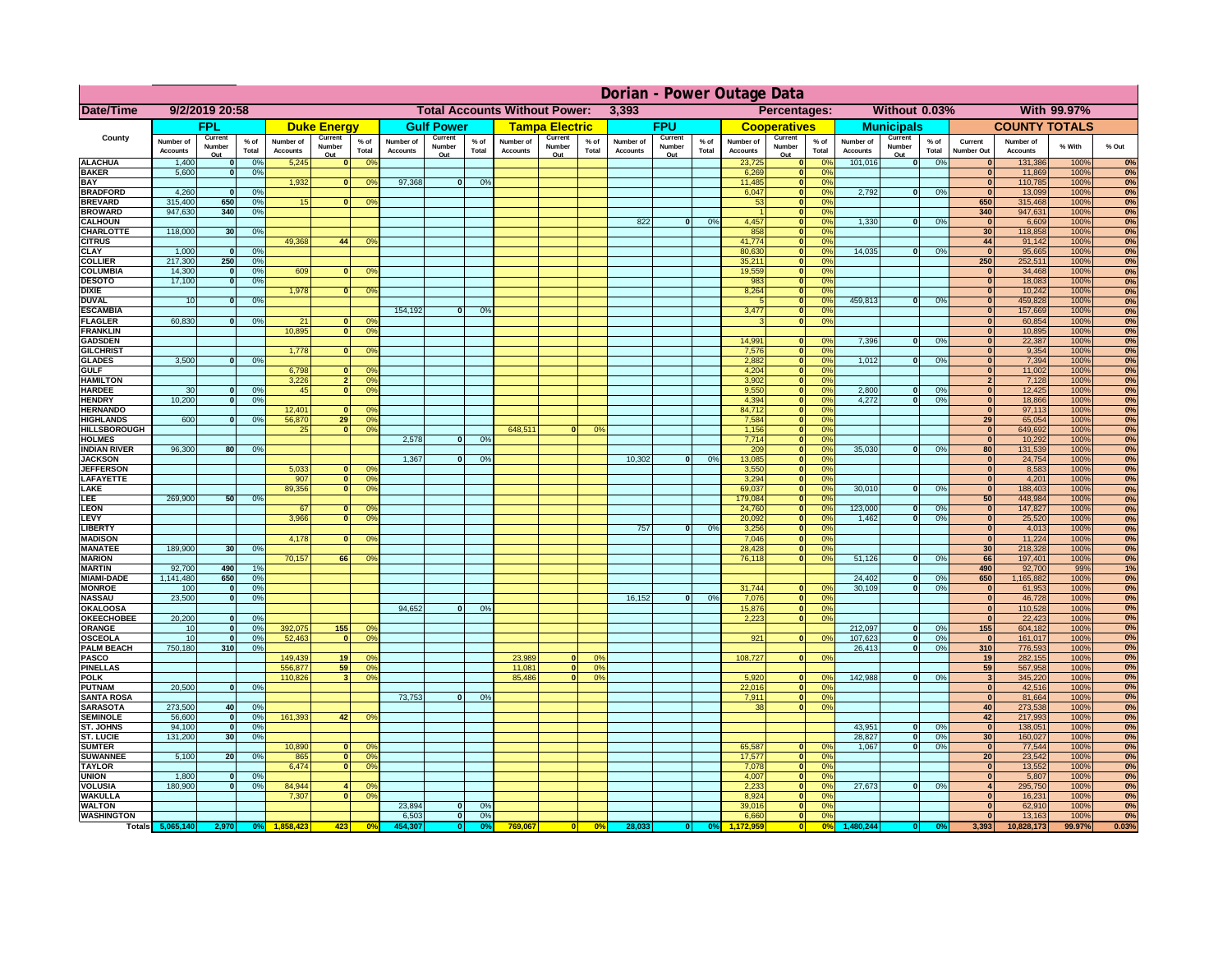# 9/2/2019 8:59 PM T.S. Dorian

| <b>Power Provider</b>                | <b>County</b>       | <b>Number of Customers</b> | <b>Current Number Out</b> | <b>Outage Percentage</b> | <b>Estimated Restore Time</b> |
|--------------------------------------|---------------------|----------------------------|---------------------------|--------------------------|-------------------------------|
| Florida Power and Light Company      | <b>BREVARD</b>      | 315,400                    | 650                       | 0.21%                    | <b>TBD</b>                    |
| Florida Power and Light Company      | MIAMI-DADE          | 1,141,480                  | 650                       | 0.06%                    | TBD                           |
| Florida Power and Light Company      | <b>MARTIN</b>       | 92,700                     | 490                       | 0.53%                    | <b>TBD</b>                    |
| Florida Power and Light Company      | <b>BROWARD</b>      | 947,630                    | 340                       | 0.04%                    | <b>TBD</b>                    |
| Florida Power and Light Company      | PALM BEACH          | 750,180                    | 310                       | 0.04%                    | <b>TBD</b>                    |
| Florida Power and Light Company      | <b>COLLIER</b>      | 217,300                    | 250                       | 0.12%                    | <b>TBD</b>                    |
| <b>Duke Energy</b>                   | ORANGE              | 392,075                    | 155                       | 0.04%                    | <b>TBD</b>                    |
| Florida Power and Light Company      | <b>INDIAN RIVER</b> | 96,300                     | 80                        | 0.08%                    | TBD                           |
|                                      |                     |                            | 66                        | 0.09%                    |                               |
| <b>Duke Energy</b>                   | <b>MARION</b>       | 70,157                     |                           |                          | <b>TBD</b>                    |
| Duke Energy                          | PINELLAS            | 556,877                    | 59                        | 0.01%                    | TBD                           |
| Florida Power and Light Company      | LEE                 | 269,900                    | 50                        | 0.02%                    | <b>TBD</b>                    |
| Duke Energy                          | <b>CITRUS</b>       | 49,368                     | 44                        | 0.09%                    | TBD                           |
| Duke Energy                          | SEMINOLE            | 161,393                    | 42                        | 0.03%                    | <b>TBD</b>                    |
| Florida Power and Light Company      | SARASOTA            | 273,500                    | 40                        | 0.01%                    | TBD                           |
| Florida Power and Light Company      | <b>CHARLOTTE</b>    | 118,000                    | 30                        | 0.03%                    | <b>TBD</b>                    |
| Florida Power and Light Company      | MANATEE             | 189,900                    | 30                        | 0.02%                    | TBD                           |
| Florida Power and Light Company      | ST. LUCIE           | 131,200                    | 30                        | 0.02%                    | <b>TBD</b>                    |
| Duke Energy                          | <b>HIGHLANDS</b>    | 56,870                     | 29                        | 0.05%                    | TBD                           |
| Florida Power and Light Company      | SUWANNEE            | 5,100                      | 20                        | 0.39%                    | <b>TBD</b>                    |
| Duke Energy                          | PASCO               | 149,439                    | 19                        | 0.01%                    | <b>TBD</b>                    |
| <b>Duke Energy</b>                   | <b>VOLUSIA</b>      | 84,944                     | $\overline{4}$            | 0.00%                    | <b>TBD</b>                    |
| Duke Energy                          | <b>POLK</b>         | 110,826                    | 3                         | 0.00%                    | TBD                           |
| <b>Duke Energy</b>                   | <b>HAMILTON</b>     | 3,226                      | $\overline{2}$            | 0.06%                    | <b>TBD</b>                    |
| Central Florida Electric Cooperative | <b>ALACHUA</b>      | 870                        | 0                         | 0.00%                    | TBD                           |
| Central Florida Electric Cooperative | <b>DIXIE</b>        | 7,651                      | $\pmb{0}$                 | 0.00%                    | <b>TBD</b>                    |
| Central Florida Electric Cooperative | <b>GILCHRIST</b>    | 7,572                      | 0                         | 0.00%                    | TBD                           |
| Central Florida Electric Cooperative | LAFAYETTE           | 8                          | $\pmb{0}$                 | 0.00%                    | TBD                           |
| Central Florida Electric Cooperative | LEVY                | 17,714                     | 0                         | 0.00%                    | <b>TBD</b>                    |
| Central Florida Electric Cooperative | <b>MARION</b>       | 9                          | $\pmb{0}$                 | 0.00%                    | <b>TBD</b>                    |
| Chattahoochee Electric               | <b>GADSDEN</b>      | 1,173                      | 0                         | 0.00%                    | TBD                           |
| Choctawhatchee Electric Cooperative  | <b>HOLMES</b>       | 320                        | $\pmb{0}$                 | 0.00%                    | <b>TBD</b>                    |
| Choctawhatchee Electric Cooperative  | <b>OKALOOSA</b>     | 15,876                     | 0                         | 0.00%                    | TBD                           |
| Choctawhatchee Electric Cooperative  | <b>SANTA ROSA</b>   | 132                        | $\pmb{0}$                 | 0.00%                    | <b>TBD</b>                    |
| Choctawhatchee Electric Cooperative  | <b>WALTON</b>       | 38,913                     | 0                         | 0.00%                    | TBD                           |
| City of Alachua                      | <b>ALACHUA</b>      | 4,506                      | $\pmb{0}$                 | 0.00%                    | <b>TBD</b>                    |
|                                      |                     |                            | 0                         |                          | <b>TBD</b>                    |
| City of Bartow                       | <b>POLK</b>         | 12,074                     |                           | 0.00%                    |                               |
| City of Blountstown                  | CALHOUN             | 1,330                      | $\pmb{0}$                 | 0.00%                    | <b>TBD</b>                    |
| City of Bushnell                     | SUMTER              | 1,067                      | 0                         | 0.00%                    | TBD                           |
| City of Clewiston                    | <b>HENDRY</b>       | 4,272                      | $\pmb{0}$                 | 0.00%                    | <b>TBD</b>                    |
| City of Fort Meade                   | <b>POLK</b>         | 2,379                      | 0                         | 0.00%                    | TBD                           |
| City of Havana                       | GADSDEN             | 1,455                      | $\pmb{0}$                 | 0.00%                    | <b>TBD</b>                    |
| City of Leesburg                     | LAKE                | 24,500                     | 0                         | 0.00%                    | TBD                           |
| City of Moore Haven                  | <b>GLADES</b>       | 1,012                      | $\mathbf 0$               | 0.00%                    | <b>TBD</b>                    |
| City of Mount Dora                   | LAKE                | 5,510                      | 0                         | 0.00%                    | <b>TBD</b>                    |
| City of Newberry                     | <b>ALACHUA</b>      | 1,898                      | $\pmb{0}$                 | 0.00%                    | <b>TBD</b>                    |
| City of Quincy                       | GADSDEN             | 4,768                      | 0                         | 0.00%                    | TBD                           |
| City of Starke                       | <b>BRADFORD</b>     | 2,792                      | $\pmb{0}$                 | 0.00%                    | <b>TBD</b>                    |
| City of Tallahassee                  | LEON                | 123,000                    | 0                         | 0.00%                    | TBD                           |
| City of Vero Beach                   | <b>INDIAN RIVER</b> | 35,030                     | $\pmb{0}$                 | 0.00%                    | <b>TBD</b>                    |
| City of Wauchula                     | HARDEE              | 2,800                      | 0                         | 0.00%                    | TBD                           |
| City of Williston                    | LEVY                | 1,462                      | $\pmb{0}$                 | 0.00%                    | <b>TBD</b>                    |
| City of Winter Park                  | ORANGE              | 14,947                     | 0                         | 0.00%                    | TBD                           |
| Clay Electric Cooperative            | <b>ALACHUA</b>      | 22,855                     | $\pmb{0}$                 | 0.00%                    | <b>TBD</b>                    |
| Clay Electric Cooperative            | <b>BAKER</b>        | 2,602                      | 0                         | 0.00%                    | TBD                           |
| Clay Electric Cooperative            | <b>BRADFORD</b>     | 6,047                      | $\pmb{0}$                 | 0.00%                    | <b>TBD</b>                    |
| Clay Electric Cooperative            | <b>CLAY</b>         | 80,630                     | 0                         | 0.00%                    | TBD                           |
| Clay Electric Cooperative            | <b>COLUMBIA</b>     | 17,599                     | $\pmb{0}$                 | 0.00%                    | <b>TBD</b>                    |
| Clay Electric Cooperative            | <b>DUVAL</b>        | 5                          | 0                         | 0.00%                    | TBD                           |
| Clay Electric Cooperative            | <b>FLAGLER</b>      | $\mathbf{3}$               | $\mathbf 0$               | 0.00%                    | TBD                           |
| Clay Electric Cooperative            | <b>GILCHRIST</b>    | $\overline{4}$             | 0                         | 0.00%                    | TBD                           |
| Clay Electric Cooperative            | LAKE                | 2,319                      | $\pmb{0}$                 | 0.00%                    | TBD                           |
| Clay Electric Cooperative            | LEVY                | 754                        | 0                         | 0.00%                    | TBD                           |
| Clay Electric Cooperative            | <b>MARION</b>       | 17,114                     | $\pmb{0}$                 | 0.00%                    | TBD                           |
|                                      |                     |                            |                           |                          |                               |
| Clay Electric Cooperative            | PUTNAM              | 22,016                     | 0                         | 0.00%                    | TBD                           |
| Clay Electric Cooperative            | SUWANNEE            | 6                          | $\pmb{0}$                 | 0.00%                    | TBD                           |
| Clay Electric Cooperative            | <b>UNION</b>        | 4,007                      | 0                         | 0.00%                    | TBD                           |
| Clay Electric Cooperative            | <b>VOLUSIA</b>      | 2,233                      | $\pmb{0}$                 | 0.00%                    | <b>TBD</b>                    |
| Duke Energy                          | <b>ALACHUA</b>      | 5,245                      | 0                         | 0.00%                    | TBD                           |
| Duke Energy                          | BAY                 | 1,932                      | $\pmb{0}$                 | 0.00%                    | <b>TBD</b>                    |
| Duke Energy                          | <b>BREVARD</b>      | 15                         | 0                         | 0.00%                    | TBD                           |
| <b>Duke Energy</b>                   | <b>COLUMBIA</b>     | 609                        | $\mathbf 0$               | 0.00%                    | TBD                           |
| Duke Energy                          | <b>DIXIE</b>        | 1,978                      | 0                         | 0.00%                    | <b>TBD</b>                    |
| <b>Duke Energy</b>                   | <b>FLAGLER</b>      | 21                         | $\pmb{0}$                 | 0.00%                    | TBD                           |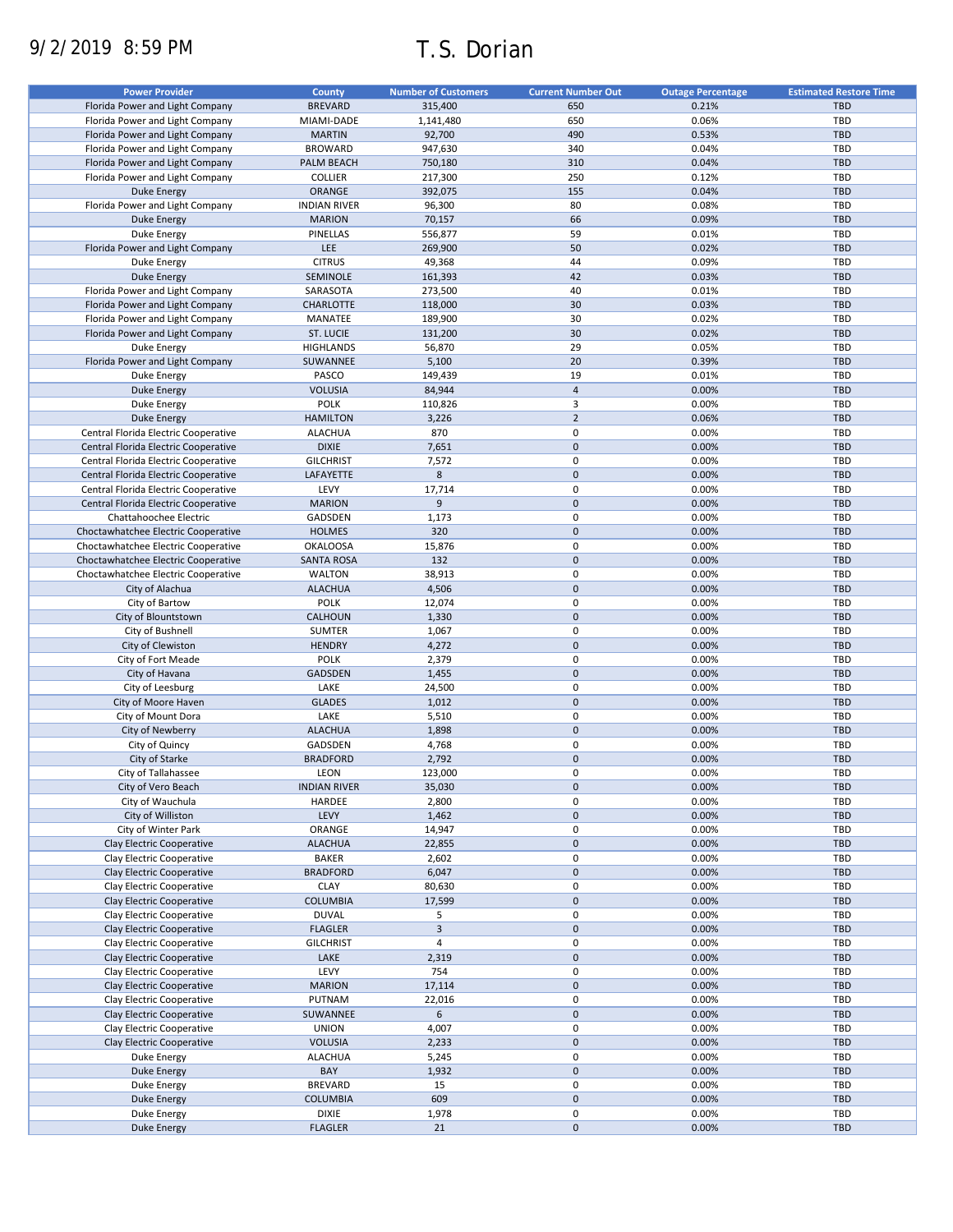# 9/2/2019 8:59 PM T.S. Dorian

| Duke Energy                                        | <b>FRANKLIN</b>   | 10,895          | $\mathbf 0$ | 0.00% | TBD        |
|----------------------------------------------------|-------------------|-----------------|-------------|-------|------------|
|                                                    | <b>GILCHRIST</b>  | 1,778           | $\mathbf 0$ | 0.00% | <b>TBD</b> |
| <b>Duke Energy</b>                                 |                   |                 |             |       |            |
| Duke Energy                                        | GULF              | 6,798           | $\mathbf 0$ | 0.00% | <b>TBD</b> |
| <b>Duke Energy</b>                                 | HARDEE            | 45              | $\mathbf 0$ | 0.00% | <b>TBD</b> |
|                                                    |                   |                 |             |       |            |
| Duke Energy                                        | <b>HERNANDO</b>   | 12,401          | $\mathbf 0$ | 0.00% | <b>TBD</b> |
| <b>Duke Energy</b>                                 | HILLSBOROUGH      | 25              | $\mathbf 0$ | 0.00% | <b>TBD</b> |
|                                                    |                   |                 |             |       |            |
| Duke Energy                                        | <b>JEFFERSON</b>  | 5,033           | $\mathbf 0$ | 0.00% | TBD        |
| <b>Duke Energy</b>                                 | LAFAYETTE         | 907             | $\mathbf 0$ | 0.00% | <b>TBD</b> |
|                                                    |                   |                 |             |       |            |
| Duke Energy                                        | LAKE              | 89,356          | $\mathbf 0$ | 0.00% | TBD        |
| <b>Duke Energy</b>                                 | LEON              | 67              | $\mathbf 0$ | 0.00% | <b>TBD</b> |
|                                                    | LEVY              | 3,966           | $\mathbf 0$ | 0.00% | <b>TBD</b> |
| Duke Energy                                        |                   |                 |             |       |            |
| <b>Duke Energy</b>                                 | <b>MADISON</b>    | 4,178           | $\mathbf 0$ | 0.00% | <b>TBD</b> |
| Duke Energy                                        | OSCEOLA           | 52,463          | 0           | 0.00% | TBD        |
|                                                    |                   |                 |             |       |            |
| <b>Duke Energy</b>                                 | <b>SUMTER</b>     | 10,890          | $\mathbf 0$ | 0.00% | <b>TBD</b> |
| Duke Energy                                        | SUWANNEE          | 865             | 0           | 0.00% | TBD        |
|                                                    |                   |                 |             |       |            |
| <b>Duke Energy</b>                                 | <b>TAYLOR</b>     | 6,474           | $\mathbf 0$ | 0.00% | TBD        |
| Duke Energy                                        | WAKULLA           | 7,307           | 0           | 0.00% | TBD        |
|                                                    |                   |                 |             |       |            |
| Escambia River Electric Cooperative, Inc.          | <b>ESCAMBIA</b>   | 3,477           | $\pmb{0}$   | 0.00% | <b>TBD</b> |
| Escambia River Electric Cooperative, Inc.          | SANTA ROSA        | 7,779           | 0           | 0.00% | TBD        |
|                                                    |                   |                 | $\pmb{0}$   |       | <b>TBD</b> |
| Florida Keys Electric Cooperative                  | <b>MONROE</b>     | 31,744          |             | 0.00% |            |
| Florida Power and Light Company                    | <b>ALACHUA</b>    | 1,400           | $\pmb{0}$   | 0.00% | TBD        |
|                                                    |                   |                 | $\mathbf 0$ |       |            |
| Florida Power and Light Company                    | <b>BAKER</b>      | 5,600           |             | 0.00% | <b>TBD</b> |
| Florida Power and Light Company                    | <b>BRADFORD</b>   | 4,260           | 0           | 0.00% | TBD        |
| Florida Power and Light Company                    | <b>CLAY</b>       | 1,000           | $\mathbf 0$ | 0.00% | <b>TBD</b> |
|                                                    |                   |                 |             |       |            |
| Florida Power and Light Company                    | COLUMBIA          | 14,300          | $\mathbf 0$ | 0.00% | <b>TBD</b> |
| Florida Power and Light Company                    | <b>DESOTO</b>     | 17,100          | $\mathbf 0$ | 0.00% | <b>TBD</b> |
|                                                    |                   |                 |             |       |            |
| Florida Power and Light Company                    | <b>DUVAL</b>      | 10              | $\pmb{0}$   | 0.00% | TBD        |
| Florida Power and Light Company                    | <b>FLAGLER</b>    | 60,830          | $\pmb{0}$   | 0.00% | <b>TBD</b> |
|                                                    |                   |                 |             |       |            |
| Florida Power and Light Company                    | <b>GLADES</b>     | 3,500           | $\pmb{0}$   | 0.00% | TBD        |
| Florida Power and Light Company                    | <b>HARDEE</b>     | 30 <sup>°</sup> | $\mathbf 0$ | 0.00% | <b>TBD</b> |
|                                                    |                   |                 |             |       |            |
| Florida Power and Light Company                    | <b>HENDRY</b>     | 10,200          | $\pmb{0}$   | 0.00% | TBD        |
| Florida Power and Light Company                    | <b>HIGHLANDS</b>  | 600             | $\mathbf 0$ | 0.00% | <b>TBD</b> |
|                                                    |                   |                 |             |       |            |
| Florida Power and Light Company                    | <b>MONROE</b>     | 100             | $\mathbf 0$ | 0.00% | TBD        |
| Florida Power and Light Company                    | NASSAU            | 23,500          | $\mathbf 0$ | 0.00% | <b>TBD</b> |
|                                                    |                   |                 | $\pmb{0}$   |       |            |
| Florida Power and Light Company                    | OKEECHOBEE        | 20,200          |             | 0.00% | TBD        |
| Florida Power and Light Company                    | ORANGE            | 10              | $\mathbf 0$ | 0.00% | <b>TBD</b> |
| Florida Power and Light Company                    | <b>OSCEOLA</b>    | 10              | $\mathbf 0$ | 0.00% | <b>TBD</b> |
|                                                    |                   |                 |             |       |            |
| Florida Power and Light Company                    | PUTNAM            | 20,500          | $\mathbf 0$ | 0.00% | <b>TBD</b> |
| Florida Power and Light Company                    | SEMINOLE          | 56,600          | 0           | 0.00% | <b>TBD</b> |
|                                                    |                   |                 |             |       |            |
| Florida Power and Light Company                    | ST. JOHNS         | 94,100          | $\mathbf 0$ | 0.00% | <b>TBD</b> |
| Florida Power and Light Company                    | <b>UNION</b>      | 1,800           | 0           | 0.00% | TBD        |
|                                                    |                   |                 |             |       |            |
| Florida Power and Light Company                    | <b>VOLUSIA</b>    | 180,900         | $\mathbf 0$ | 0.00% | <b>TBD</b> |
| Florida Public Utilities Corporation               | CALHOUN           | 822             | 0           | 0.00% | Restored   |
|                                                    |                   |                 |             |       |            |
| Florida Public Utilities Corporation               | <b>JACKSON</b>    | 10,302          | $\mathbf 0$ | 0.00% | Restored   |
| Florida Public Utilities Corporation               | <b>LIBERTY</b>    | 757             | $\mathbf 0$ | 0.00% | Restored   |
|                                                    |                   |                 |             |       |            |
| Florida Public Utilities Corporation               | NASSAU            | 16,152          | $\mathbf 0$ | 0.00% | Restored   |
| Fort Pierce Utilities Authority                    | ST. LUCIE         | 28,827          | 0           | 0.00% | TBD        |
|                                                    |                   |                 | $\mathbf 0$ |       | <b>TBD</b> |
| Gainesville (Gainesville Regional Utilities - GRU) | <b>ALACHUA</b>    | 94,612          |             | 0.00% |            |
| Glades Electric Cooperative, Inc.                  | <b>GLADES</b>     | 2,882           | 0           | 0.00% | TBD        |
|                                                    |                   | $\mathbf 0$     | $\mathbf 0$ |       | TBD        |
| Glades Electric Cooperative, Inc.                  | HARDEE            |                 |             |       |            |
| Glades Electric Cooperative, Inc.                  | <b>HENDRY</b>     | 3,502           | 0           | 0.00% | TBD        |
| Glades Electric Cooperative, Inc.                  | <b>HIGHLANDS</b>  | 7,210           | $\pmb{0}$   | 0.00% | <b>TBD</b> |
|                                                    |                   |                 |             |       |            |
| Glades Electric Cooperative, Inc.                  | OKEECHOBEE        | 2,223           | 0           | 0.00% | TBD        |
| Green Cove Springs Electric                        | <b>CLAY</b>       | 4,041           | $\pmb{0}$   | 0.00% | <b>TBD</b> |
|                                                    |                   |                 |             |       |            |
| Gulf Coast Electric Cooperative, Inc.              | BAY               | 11,485          | 0           | 0.00% | TBD        |
| Gulf Coast Electric Cooperative, Inc.              | CALHOUN           | 1,761           | $\pmb{0}$   | 0.00% | <b>TBD</b> |
|                                                    |                   |                 |             |       |            |
| Gulf Coast Electric Cooperative, Inc.              | <b>GULF</b>       | 4,204           | $\pmb{0}$   | 0.00% | TBD        |
| Gulf Coast Electric Cooperative, Inc.              | <b>JACKSON</b>    | 45              | $\pmb{0}$   | 0.00% | <b>TBD</b> |
| Gulf Coast Electric Cooperative, Inc.              | <b>WALTON</b>     | 103             | $\pmb{0}$   | 0.00% | TBD        |
|                                                    |                   |                 |             |       |            |
| Gulf Coast Electric Cooperative, Inc.              | <b>WASHINGTON</b> | 2,461           | $\pmb{0}$   | 0.00% | TBD        |
| <b>Gulf Power Company</b>                          | BAY               | 97,368          | 0           | 0.00% | Restored   |
|                                                    |                   |                 |             |       |            |
| <b>Gulf Power Company</b>                          | <b>ESCAMBIA</b>   | 154,192         | $\mathbf 0$ | 0.00% | Restored   |
| <b>Gulf Power Company</b>                          | <b>HOLMES</b>     | 2,578           | 0           | 0.00% | Restored   |
|                                                    |                   |                 |             |       |            |
| <b>Gulf Power Company</b>                          | <b>JACKSON</b>    | 1,367           | $\pmb{0}$   | 0.00% | Restored   |
| <b>Gulf Power Company</b>                          | <b>OKALOOSA</b>   | 94,652          | 0           | 0.00% | Restored   |
|                                                    |                   |                 |             |       |            |
| <b>Gulf Power Company</b>                          | <b>SANTA ROSA</b> | 73,753          | $\pmb{0}$   | 0.00% | Restored   |
| <b>Gulf Power Company</b>                          | <b>WALTON</b>     | 23,894          | 0           | 0.00% | Restored   |
|                                                    |                   |                 |             |       |            |
| <b>Gulf Power Company</b>                          | <b>WASHINGTON</b> | 6,503           | $\pmb{0}$   | 0.00% | Restored   |
| Homestead                                          | MIAMI-DADE        | 24,402          | 0           | 0.00% | TBD        |
|                                                    |                   |                 |             |       |            |
| Jacksonville (JEA)                                 | <b>CLAY</b>       | 9,994           | $\pmb{0}$   | 0.00% | <b>TBD</b> |
| Jacksonville (JEA)                                 | <b>DUVAL</b>      | 440,938         | 0           | 0.00% | TBD        |
| Jacksonville (JEA)                                 | ST. JOHNS         | 27,580          | 0           | 0.00% | <b>TBD</b> |
|                                                    |                   |                 |             |       |            |
| Jacksonville Beach (Beaches Energy Services)       | <b>DUVAL</b>      | 18,875          | 0           | 0.00% | TBD        |
| Jacksonville Beach (Beaches Energy Services)       | ST. JOHNS         | 16,371          | $\pmb{0}$   | 0.00% | TBD        |
|                                                    |                   |                 |             |       |            |